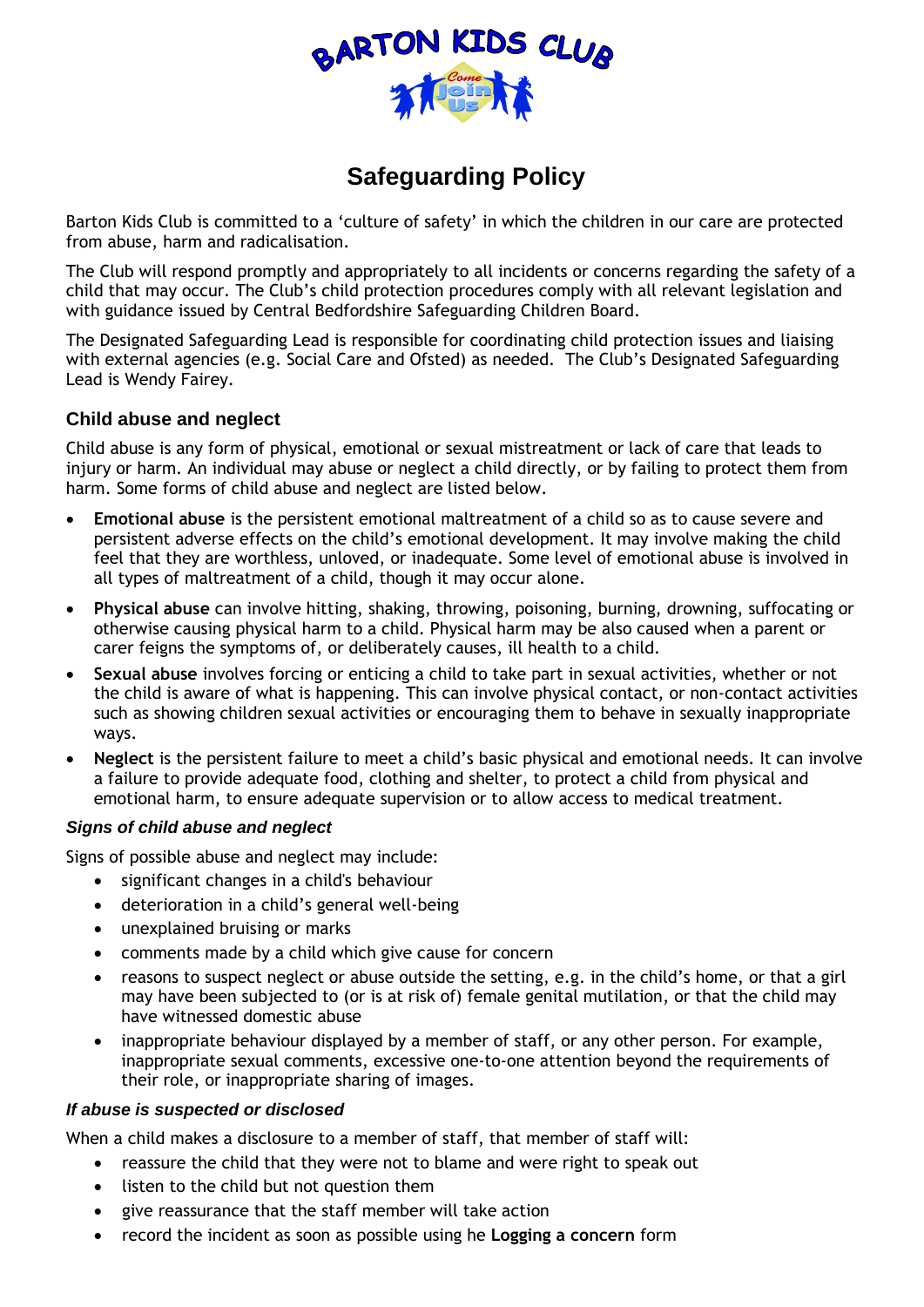

If a member of staff witnesses or suspects abuse, they will record the matter straightaway using the **Logging a concern** form. If a third party expresses concern that a child is being abused, we will encourage them to contact Social Care directly. If they will not do so, we will explain that the Club is obliged to and the incident will be logged accordingly.

#### **Peer-on-peer abuse**

Children are vulnerable to abuse by their peers. Peer-on-peer abuse is taken seriously by staff and will be subject to the same child protection procedures as other forms of abuse. Staff are aware of the potential uses of information technology for bullying and abusive behaviour between young people.

Staff will not dismiss abusive behaviour as normal between young people. The presence of one or more of the following in relationships between children should always trigger concern about the possibility of peer-on-peer abuse:

- Sexual activity (in primary school-aged children) of any kind, including sexting
- One of the children is significantly more dominant than the other (e.g. much older)
- One of the children is significantly more vulnerable than the other (e.g. in terms of disability, confidence, physical strength)
- There has been some use of threats, bribes or coercion to ensure compliance or secrecy.

#### *If peer-on-peer abuse is suspected or disclosed*

We will follow the same procedures as set out above for responding to child abuse.

#### **Extremism and radicalisation**

All childcare settings have a legal duty to protect children from the risk of radicalisation and being drawn into extremism. There are many reasons why a child might be vulnerable to radicalisation, e.g.:

- feeling alienated or alone
- seeking a sense of identity or individuality
- suffering from mental health issues such as depression
- desire for adventure or wanting to be part of a larger cause
- associating with others who hold extremist beliefs

## *Signs of radicalisation*

Signs that a child might be at risk of radicalisation include:

- changes in behaviour, for example becoming withdrawn or aggressive
- claiming that terrorist attacks and violence are justified
- viewing violent extremist material online
- possessing or sharing violent extremist material

If a member of staff suspects that a child is at risk of becoming radicalised, they will record any relevant information or observations on a **Logging a concern** form.

## **Logging a concern**

All information about the suspected abuse or disclosure, or concern about radicalisation, will be recorded on the **Logging a concern** form as soon as possible after the event. The record should include:

- name and date of birth of the child involved
- date and time at which the record was made
- name, signature and job title of the person making the record
- date of the disclosure, or the incident, or the observation causing concern
- a factual report of what happened. If recording a disclosure, the child's own words must be used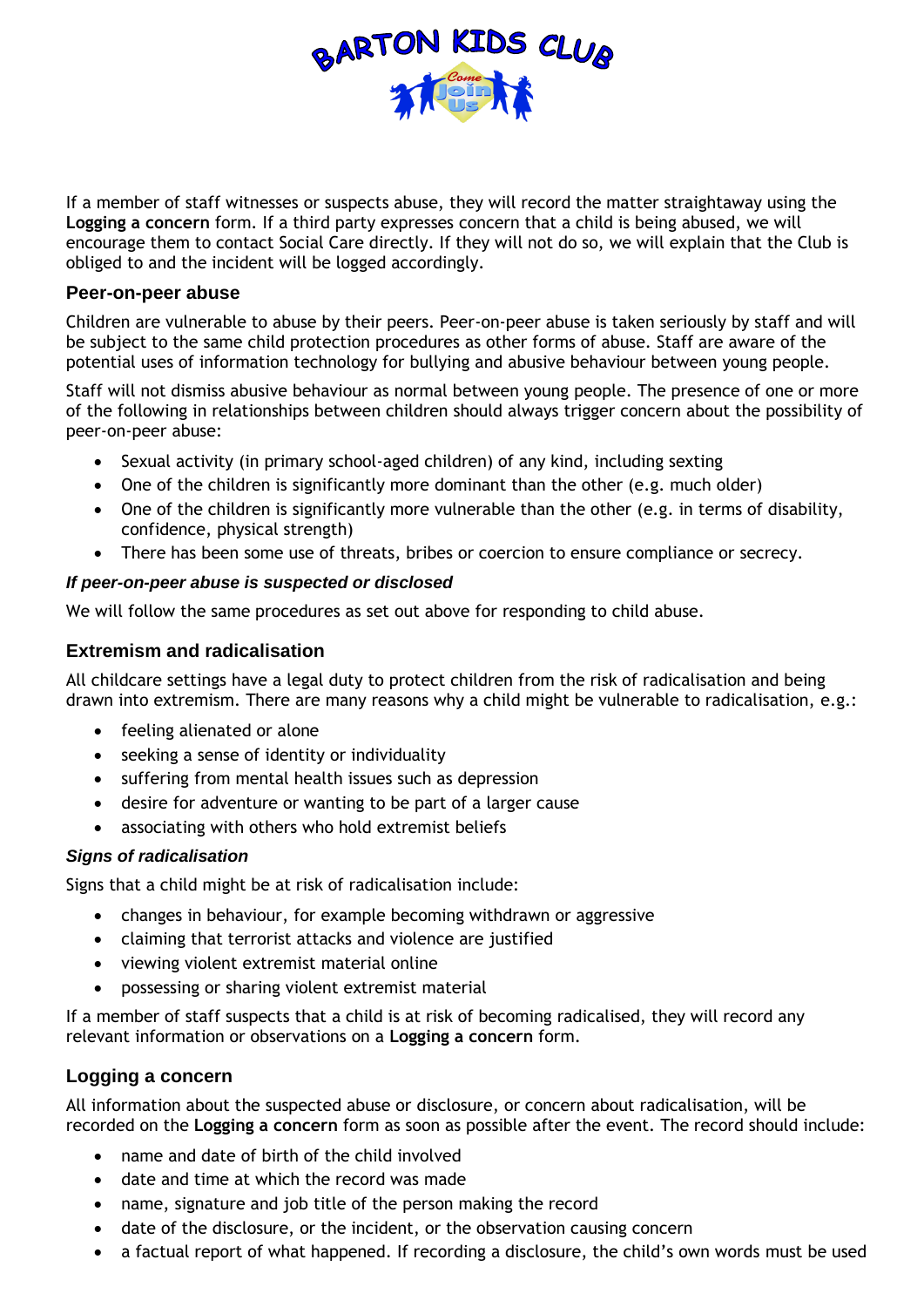

The record will be given to the Club's Designated Safeguarding Lead who will decide on the appropriate course of action.

For concerns about child abuse**,** the Designated Safeguarding Lead will contact Social Care. The Designated Safeguarding Lead will follow up all referrals to Social Care in writing within 48 hours. If a member of staff thinks that the incident has not been dealt with properly, they may contact Social Care directly.

For minor concerns regarding radicalisation**,** the Designated Safeguarding Lead will contact the Central Bedfordshire Prevent Officer. For more serious concerns the Designated Safeguarding Lead will contact the Police on the non-emergency number (101), or the anti-terrorist hotline on 0800 789 321. For urgent concerns the Designated Safeguarding Lead will contact the Police using 999.

# **Allegations against staff**

If anyone makes an allegation of child abuse against a member of staff:

- The allegation will be recorded on a **Logging a concern** form. Any witnesses to the incident should sign and date the entry to confirm it.
- The allegation must be reported to the Local Authority Designated Officer (LADO) and to Ofsted. The LADO will advise if other agencies (e.g. police) should be informed, and the Club will act upon their advice. Any telephone reports to the LADO will be followed up in writing within 48 hours.
- Following advice from the LADO, it may be necessary to suspend the member of staff pending full investigation of the allegation.
- If appropriate, the Club will make a referral to the Disclosure and Barring Service.

## **Promoting awareness among staff**

The Club promotes awareness of child abuse and the risk of radicalisation through its staff training. The Club ensures that:

- the Designated Safeguarding Lead has relevant experience and receives appropriate training in safeguarding and the Prevent Duty, and is aware of the Channel Programme and how to access it
- designated person training is refreshed every two years
- safe recruitment practices are followed for all new staff, volunteers and committee members
- all staff have access to this **Safeguarding** policy, understand its contents and are vigilant to signs of abuse, neglect or radicalisation
- all staff are aware of their statutory duties with regard to the disclosure or discovery of child abuse, and concerns about radicalisation
- all staff receive basic safeguarding training, and safeguarding is a regular agenda item at staff meetings
- all staff receive basic training in the Prevent Duty
- the Club's procedures are in line with the guidance in 'Working Together to Safeguard Children (2018)' and staff are familiar with 'What To Do If You're Worried A Child Is Being Abused  $(2015)'$ .

## **Use of mobile phones and cameras**

Photographs will only be taken of children with their parents' permission. Only the club camera will be used to take photographs of children at the Club. Neither staff nor children nor visitors may use their mobile phones to take photographs at the Club. See **Mobile Phone Policy**.